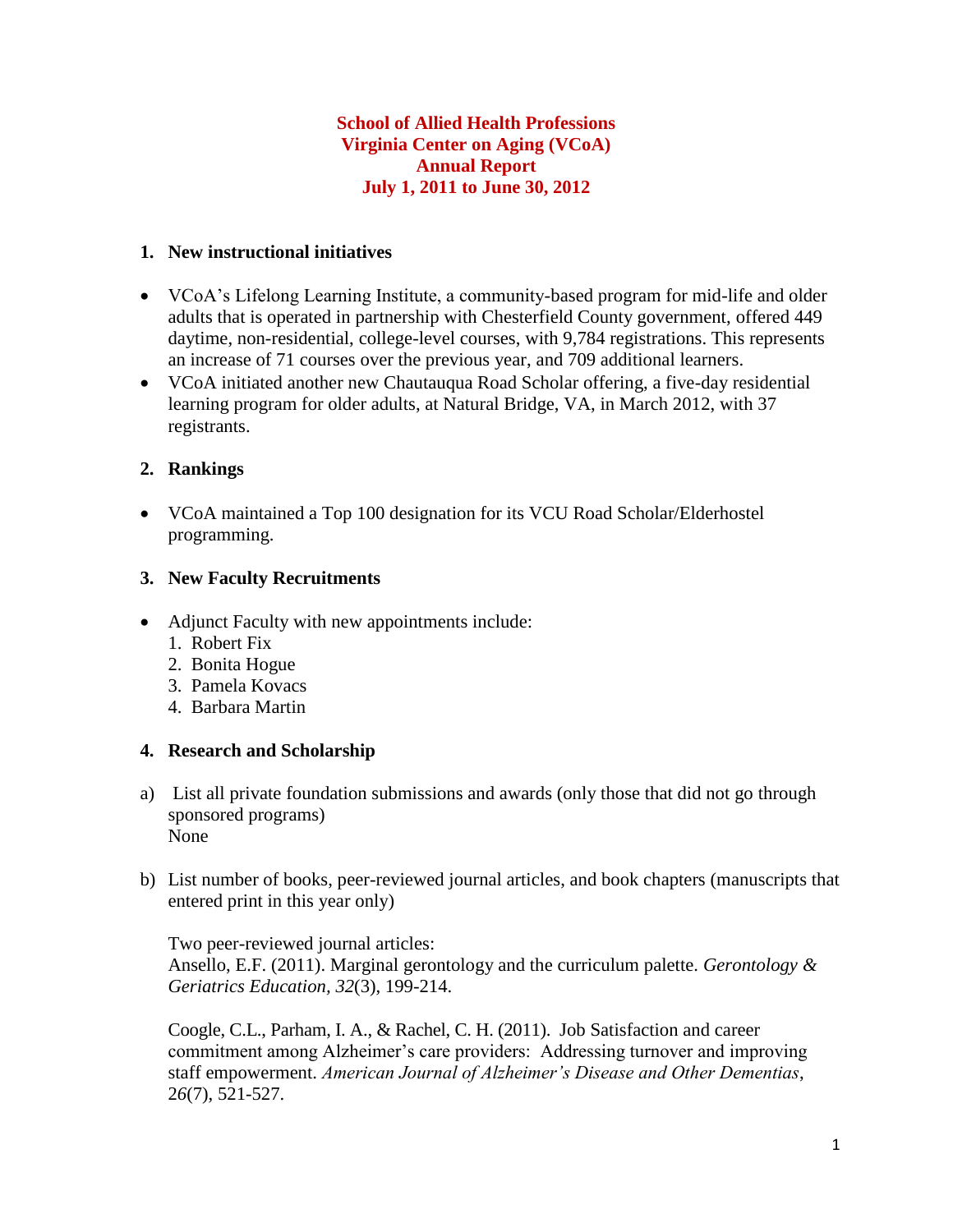- c) List number of faculty who have contributed to these publications Two
- d) List number of papers or posters presented at state, regional, national, or international meetings

Twelve professional presentations, as follows:

Ansello, E.F. Gerontology in the primary grades: Communicating theory through pictures books. 64th Annual Scientific Meeting of the Gerontological Society of America, Boston, MA, November 2011.

Ansello, E.F. Aging and disability resource networks: Meaningful opportunities for educational gerontologists. 38<sup>th</sup> Annual Meeting of the Association for Gerontology in Higher Education, Arlington, VA, OH, February, 2012.

Ansello, E.F. Educate to advocate, advocate to educate: Engaging stakeholders. 38<sup>th</sup> Annual Meeting of the Association for Gerontology in Higher Education, Arlington, VA, OH, February, 2012.

Ansello, E.F. Aging and disability resource networks: Opportunities and challenges. 33rd Annual Meeting of the Southern Gerontological Society, Nashville, TN, April 2012.

Ansello, E.F. Humor with aging: From whys to wisdom. 33rd Annual Meeting of the Southern Gerontological Society; Nashville, TN, April 2012.

Coogle, C.L. Creating a Northern Virginia Regional Alcohol and Aging Awareness Group. Presentation at the Northern Virginia Regional Conference, *The Hidden Epidemic: Alcohol, Medications and the Older Adult,* Fairfax, VA, September 2011.

Coogle, C. L., Hellerstein, J. M., Whitsett, R., & Weaver, M. Targeting scarce resources to promote screening and brief intervention programs for older adults. 64th Annual Scientific Meeting of the Gerontological Society of America, Boston, MA, November 2011.

Coogle, C. L. Expand Resources for Translational Research and Evidence-Based Practices. Invited web seminar panel presentation for the Alzheimer's Disease and Related Disorders Commission, *The Dementia State Plan: Virginia's Response to the Needs of Individuals with Dementia and their Caregivers*. December 2011. The seminar was archived for on-demand viewing [\(http://www.alzpossible.org/wordpress-](http://www.alzpossible.org/wordpress-3.1.4/wordpress/webinars-2/dementia-state-plan-live-discussion/)[3.1.4/wordpress/webinars-2/dementia-state-plan-live-discussion/\)](http://www.alzpossible.org/wordpress-3.1.4/wordpress/webinars-2/dementia-state-plan-live-discussion/)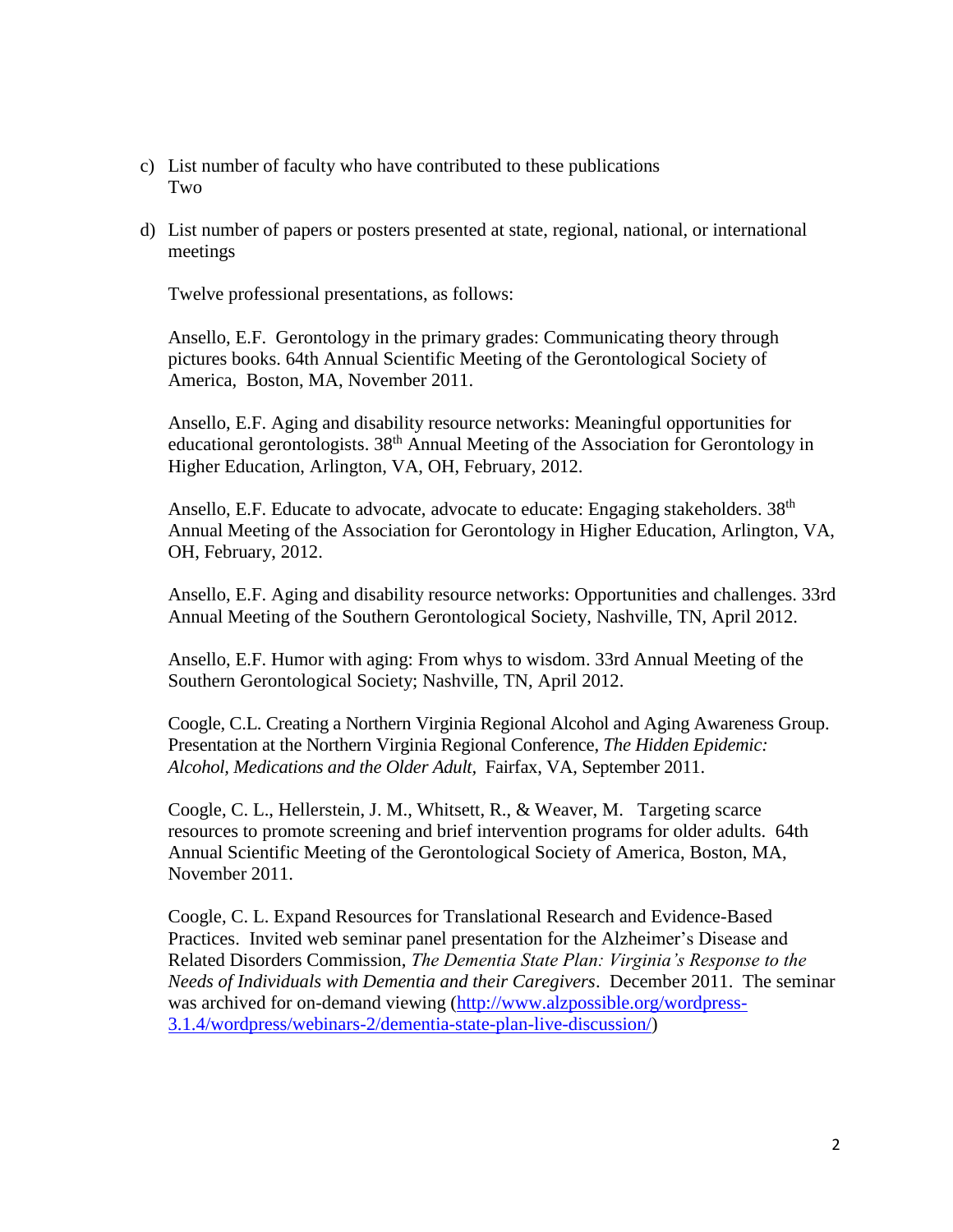Gendron, T., White J., Waters L.H., & Welleford, E. A. Bridging classroom and community: Engaging aging education and experience. 38th Annual Meeting of the Association of Gerontology in Higher Education, Arlington, VA, February 2012 McMullen, T., Brown, C., & Waters, L.H. AGHE Fellows Mentor Program: Engaging aging through relationships. 38th Annual Meeting of the Association of Gerontology in Higher Education, Arlington, VA, February 2012.

Waters. L.H. Non-academic careers in aging for emerging scholars and professionals: Finding mentors beyond the university walls (Symposium). 64th Annual Scientific Meeting of the Gerontological Society of America, Boston, MA, November 2011.

Waters, L.H. Innovative project products from an initiative to provide geriatric workforce development. 33rd Annual Meeting of the Southern Gerontological Society, Nashville, TN, April 2012.

- e) List number of faculty who have contributed to these publications Four faculty or staff members contributed.
- f) List any faculty awards received Ansello was named Visiting Professor in Gerontology at Akdeniz University, Antalya, Turkey
- **5. Facilities** List any major facility upgrades None

## **6. Community and Public Service**

a) List community engagement activities completed by faculty, staff, students

VCoA staff (noted in parentheses) contributed technical assistance, knowledge transfer, and other professional assistance in response to community needs by working with at least 23 community organizations and groups, including the following:

- Alcohol and Aging Awareness Group, (Coogle)
- Alzheimer's and Related Disorders Commission, Research Workgroup, State Plan for Dementia Care (Coogle)
- Area Planning and Services Committee on Aging with Lifelong Disabilities (Ansello)
- Central Virginia Task on Domestic Violence in Later Life (Ansello, Furr, Kupstas)
- Chesterfield Council on Aging (Ansello)
- Equality Virginia's Anti Violence Project (Furr)
- Family and Children's Trust Fund, Advisory and Editorial Committees (Furr)
- Growing Younger Program of the YMCA of Greater Richmond (Ansello)
- Governor's Domestic Violence Advisory Board , Commonwealth of Virginia, Subcommittee on underserved populations (Kupstas, chair; Furr, appointed resource)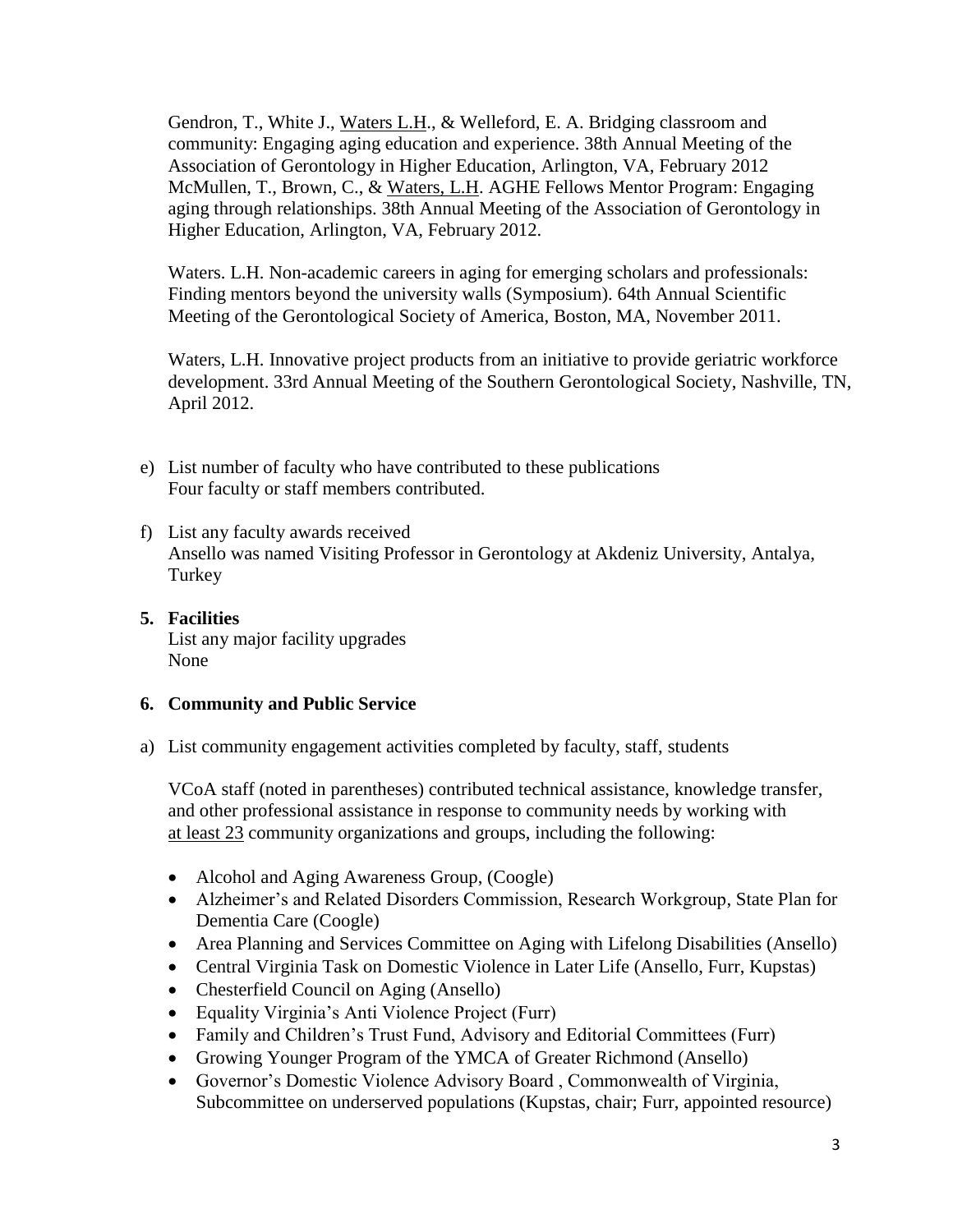- Lifelong Learning Institute of Chesterfield (Board of Directors) (Ansello)
- Metro Richmond Sexual & Domestic Violence Coordinating Committee (Furr, Kupstas)
- National Association of State Mental Health Program Directors, Office of Technical Assistance (Coogle)
- National Clearinghouse on Abuse in Later Life, trainer (Furr)
- Older Dominion Partnership (Ansello, Kupstas)
- Richmond Age Wave Planning, Livable Communities Workgroup (Ansello, Kupstas)
- Richmond Domestic Violence Fatality Review (Furr, Kupstas)
- SAGE Central Virginia (Services and Advocacy for GLBT Elders) (Furr)
- Statewide Domestic Violence Action Team, Virginia Department of Social Services (Furr)
- Virginia Arthritis Action Coalition (Executive Committee) (Ansello)
- Virginia Coalition for the Prevention of Elder Abuse (Board of Directors) (Ansello, Furr)
- Virginia Department of Criminal Justice Services, Victim Services Academy, Planning Committee (Furr)
- Virginia Health Promotion for People with Disabilities (Ansello)
- Virginia Sexual and Domestic Violence Action Alliance (Governing Board) and its Wild Women of Wisdom Task Force (Furr, Kupstas)
- b) List faculty who serve at state, regional, or national levels for professional organizations Ansello (Association for Gerontology in Higher Education) Ansello (Gerontological Society of America) Ansello (Southern Gerontological Society) Coogle (National Coalition on Mental Health and Aging) Coogle (Southern Gerontological ociety) Furr (National Adult Protective Services Association) Waters (Association for Gerontology in Higher Education) Waters (Gerontological Society of America)
- c) List faculty who serve on scholarly journal editorial boards Ansello (*Journal of Policy and Practice in Intellectual Disabilities)* Coogle (*Gerontology and Geriatrics Education* and *Journal of Applied Gerontology*) Hellerstein (*The Southern Gerontologist*) Kupstas (*Journal of Elder Abuse and Neglect*)

# **7. Grant proposals submitted: five**

VGEC Supplemental Funding: Education about Alzheimer's Disease, submitted to the U.S. Health Resources and Services Administration, DHHS; FY 2012 (\$42,221) and FY 2013 (\$92,683). Funding awarded. (Ansello)

Central Virginia Task Force on Domestic Violence in Later Life Project, submitted to the Virginia Services, Training, Officers, Prosecution (V-STOP) Violence against Women grant program, administered by the Virginia Department of Criminal Justice Services;